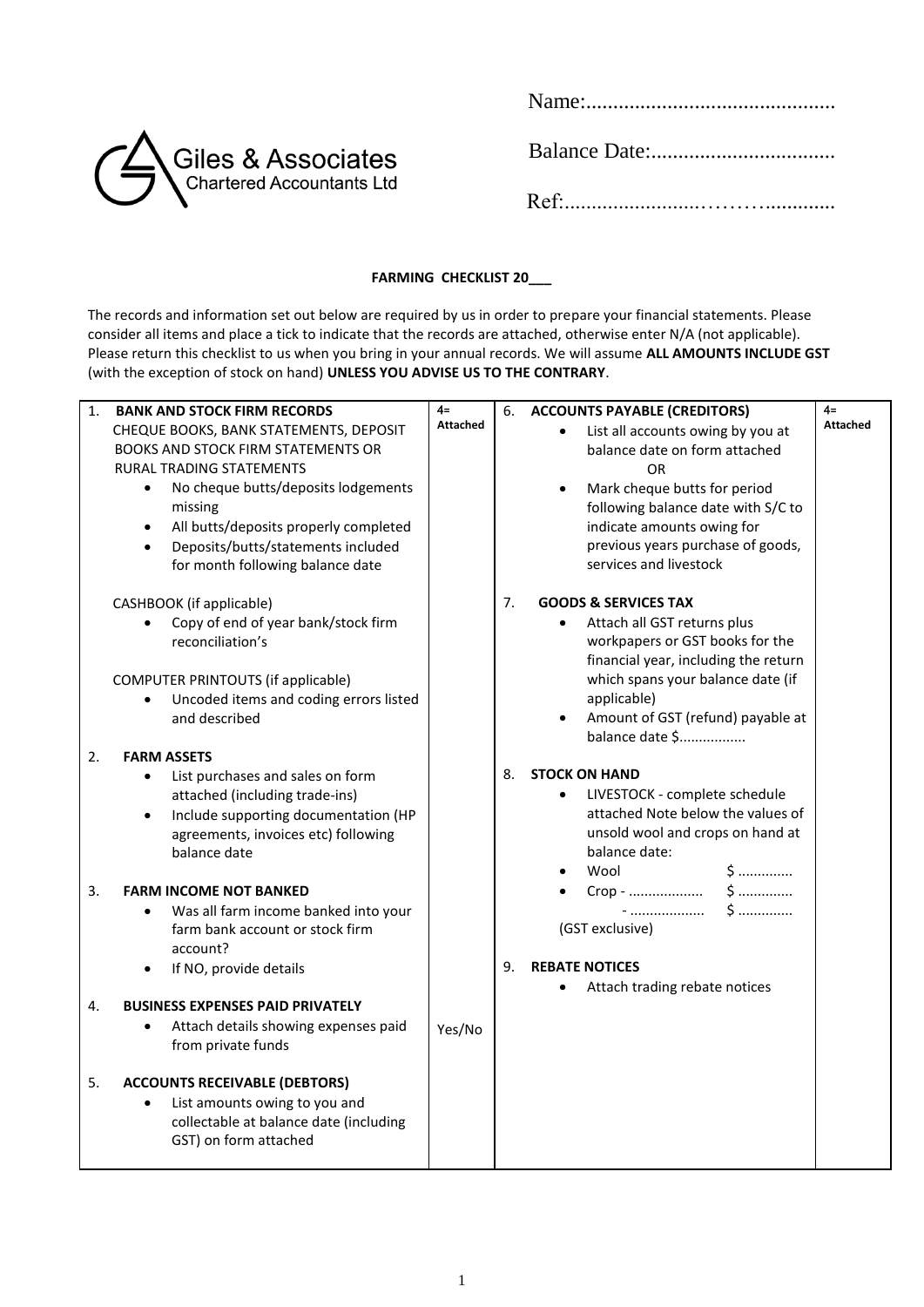| 10.<br><b>PRIVATE EXPENDITURE</b>                          | $4=$            | <b>INTEREST RATES AT BALANCE DATE</b><br>14.                               | $4=$            |
|------------------------------------------------------------|-----------------|----------------------------------------------------------------------------|-----------------|
| <b>VEHICLES</b>                                            | <b>Attached</b> | Bank overdraft                                                             | <b>Attached</b> |
| List below all vehicles and their<br>$\bullet$             |                 | Stock firm overdraft                                                       |                 |
| business use %                                             |                 | Mortgages<br>                                                              |                 |
| Vehicle<br><b>Business Use %</b>                           |                 | Term Loans<br>                                                             |                 |
| Vehicle<br><b>Business Use %</b>                           |                 |                                                                            |                 |
| Vehicle<br><b>Business Use %</b>                           |                 | <b>15. INCOME FROM INVESTMENTS</b>                                         |                 |
| What is your odometer reading on 31 March                  |                 | (If not on separate checklist)                                             |                 |
|                                                            |                 | Attach Interest/dividend advice                                            |                 |
|                                                            |                 | notices                                                                    |                 |
|                                                            |                 | Attach Investment documentation                                            |                 |
| If your motor car is fuelled from a bulk                   |                 | eg. Term deposit statements                                                |                 |
| tank on your property, enter below the                     |                 |                                                                            |                 |
| total litres used by that vehicle for the                  |                 | <b>16. LEGAL TRANSACTIONS</b>                                              |                 |
| year                                                       |                 | Supply copy of all invoices for legal                                      |                 |
| litres                                                     |                 | expenses                                                                   |                 |
| <b>OTHER</b>                                               |                 |                                                                            |                 |
| Attach details for goods/produce/cash                      |                 | 17. WAGES PAID                                                             |                 |
| taken for your own use during the year                     |                 | Attach monthly wages summaries.                                            |                 |
| Enter the value of private tolls for the year<br>$\bullet$ |                 | No. of employees supplied with                                             |                 |
| $5$                                                        |                 | board                                                                      |                 |
| Ensure business and private insurances<br>$\bullet$        |                 |                                                                            |                 |
| have been separated and described                          |                 | 18. GIFTS RECEIVED/SHARE OF ESTATE                                         |                 |
| Ensure business and private power have<br>$\bullet$        |                 | Please advise details                                                      |                 |
| been separated and described                               |                 |                                                                            |                 |
| Ensure dwelling repairs have been                          |                 |                                                                            |                 |
| separately itemised                                        |                 |                                                                            |                 |
| 11. ENTERTAINMENT EXPENSES                                 |                 | IF THE ENTITY IS A TRUST<br>19.                                            |                 |
| Provide exact details (amounts, what                       |                 | If the entity is a trust, provide details<br>$\bullet$                     |                 |
| for, etc)                                                  |                 | of any gifts made during the year and                                      |                 |
|                                                            |                 | any specific decisions of trustees<br>regarding distribution of income for |                 |
| 12. GOVERNMENT VALUATION                                   |                 | the year.                                                                  |                 |
| Attached date and details of any<br>٠                      |                 |                                                                            |                 |
| change to the valuation                                    |                 | 20.<br><b>COMPANY CHANGES IN</b>                                           |                 |
|                                                            |                 | <b>SHAREHOLDING</b>                                                        |                 |
| 13. MORTGAGES/LOANS                                        |                 | Provide full details of all changes                                        |                 |
| Attach loan statements showing                             |                 |                                                                            |                 |
| interest, repayments and amount due                        |                 |                                                                            |                 |
| at balance date                                            |                 |                                                                            |                 |
| Attach details/documentation of any<br>٠                   |                 |                                                                            |                 |
| new loans and details of security                          |                 |                                                                            |                 |
|                                                            |                 |                                                                            |                 |

**I authorise you to prepare (compile) the financial statements/my tax return for this and ensuing years from information and records I supplied or will supply to you. I request you not to complete an audit or review or to express an opinion on the financial statements in so far as third parties are concerned. I accept responsibility for the accuracy and completeness of all records and information supplied to you. I authorise you to communicate with the appropriate bankers, solicitors, Inland Revenue Department, finance companies and other persons as required, in order for you to carry out the above engagement. These arrangements continue in effect from year to year unless we agree to change them.**

**DATE ....... /......../........** 

**CLIENT SIGNATURE .............................................**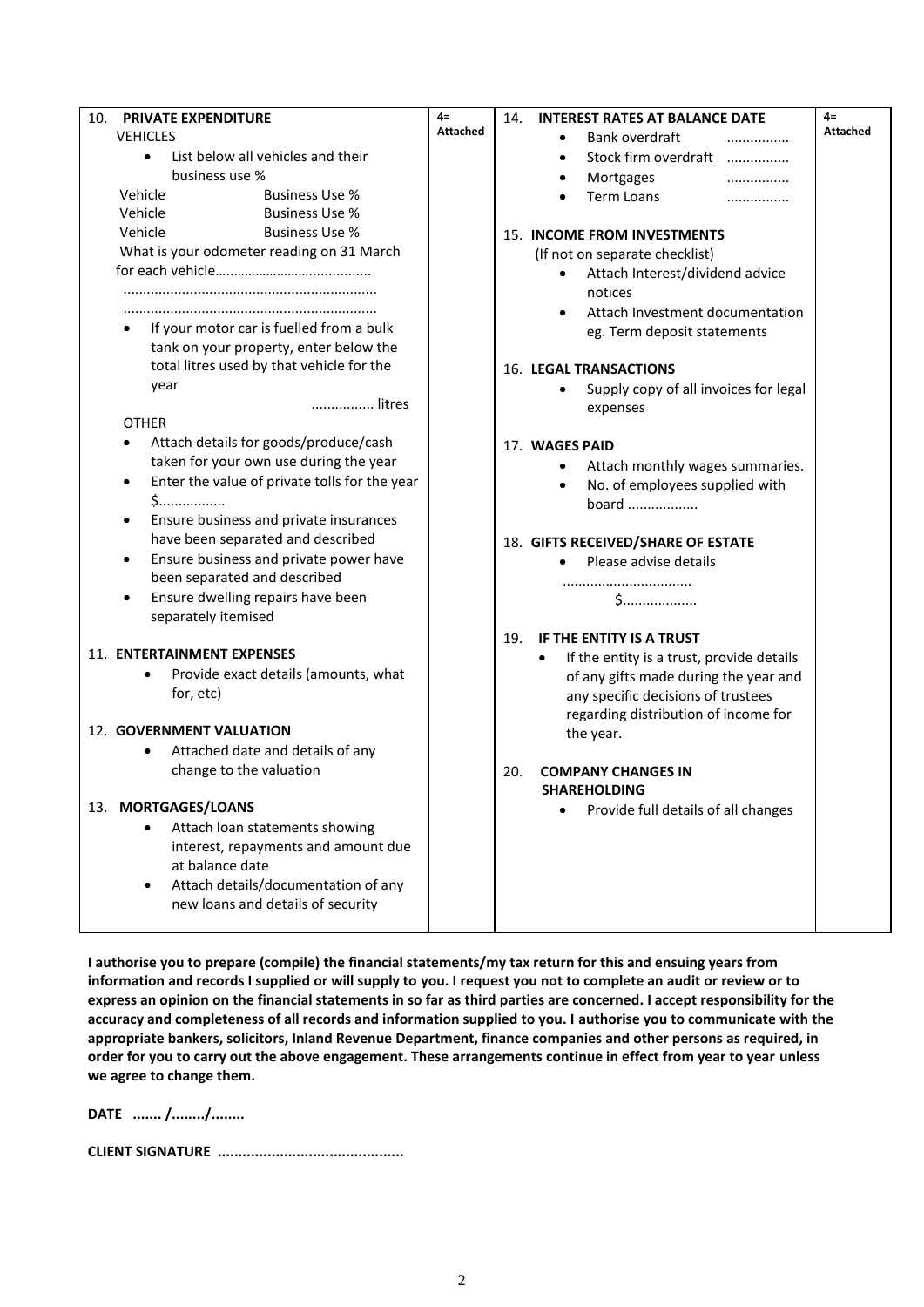List Capital Expenditure committed but possession not taken at balance date:

| Record any contingent liabilities or restriction on title to assets: |  |
|----------------------------------------------------------------------|--|
|                                                                      |  |
|                                                                      |  |
|                                                                      |  |
|                                                                      |  |
|                                                                      |  |
|                                                                      |  |
|                                                                      |  |
|                                                                      |  |
|                                                                      |  |
|                                                                      |  |
|                                                                      |  |
|                                                                      |  |
|                                                                      |  |
|                                                                      |  |
|                                                                      |  |
|                                                                      |  |
|                                                                      |  |
|                                                                      |  |
|                                                                      |  |
|                                                                      |  |
|                                                                      |  |
|                                                                      |  |
|                                                                      |  |
|                                                                      |  |
|                                                                      |  |
|                                                                      |  |
|                                                                      |  |
|                                                                      |  |
|                                                                      |  |
|                                                                      |  |
|                                                                      |  |
| Other relevant information regarding business activities or results: |  |
|                                                                      |  |
|                                                                      |  |
|                                                                      |  |
|                                                                      |  |
|                                                                      |  |
|                                                                      |  |
|                                                                      |  |
|                                                                      |  |
|                                                                      |  |
|                                                                      |  |
|                                                                      |  |
|                                                                      |  |
|                                                                      |  |
|                                                                      |  |
|                                                                      |  |
|                                                                      |  |
|                                                                      |  |
|                                                                      |  |
|                                                                      |  |
|                                                                      |  |
|                                                                      |  |
|                                                                      |  |
|                                                                      |  |
|                                                                      |  |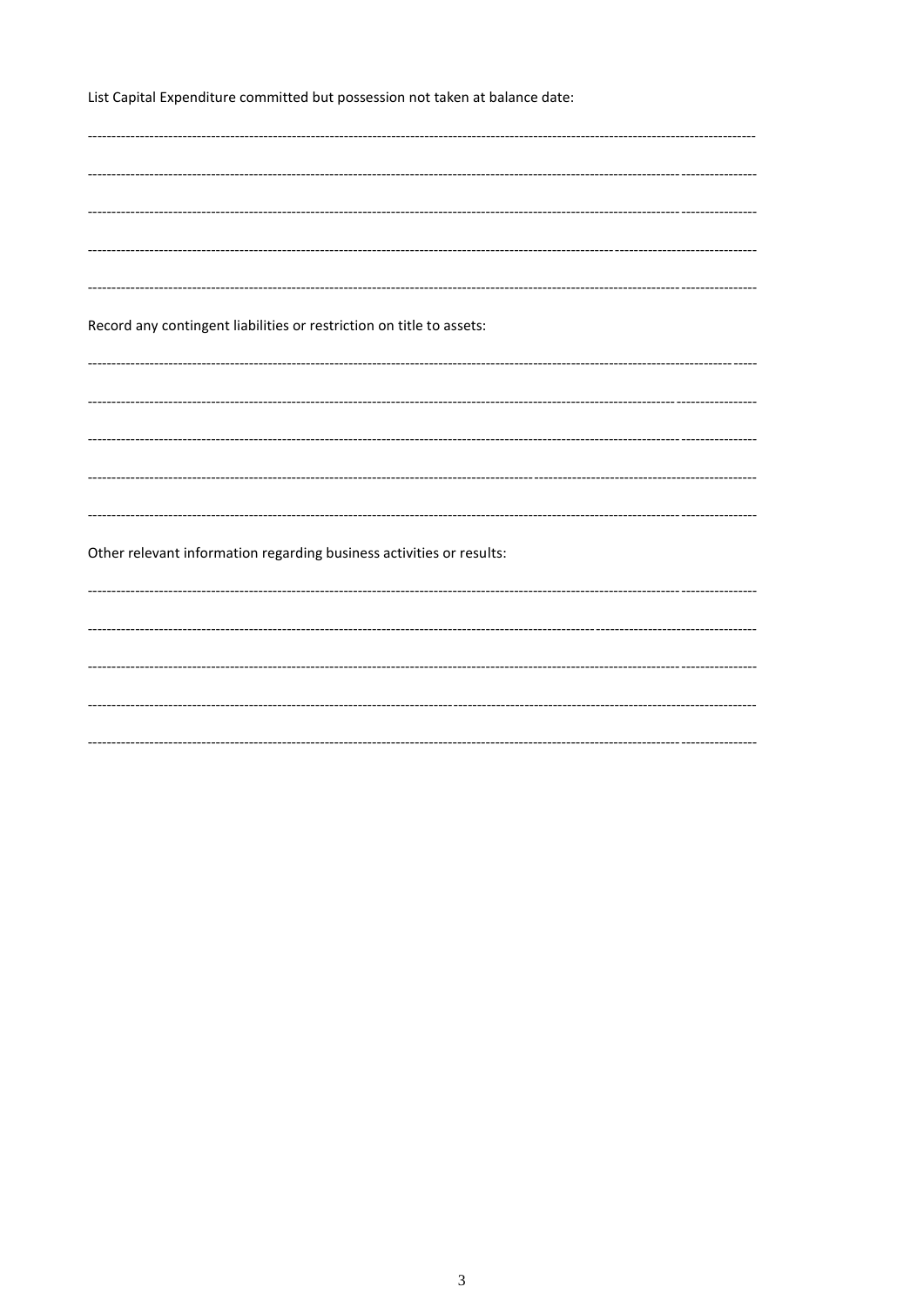## **FIXED ASSETS PURCHASED/SOLD**

| <b>Asset Description</b> | Type | Date | Amount (GST excl) | Quantity |
|--------------------------|------|------|-------------------|----------|
|                          |      |      |                   |          |
|                          |      |      |                   |          |
|                          |      |      |                   |          |
|                          |      |      |                   |          |
|                          |      |      |                   |          |
|                          |      |      |                   |          |
|                          |      |      |                   |          |
|                          |      |      |                   |          |
|                          |      |      |                   |          |
|                          |      |      |                   |          |
|                          |      |      |                   |          |
|                          |      |      |                   |          |
|                          |      |      |                   |          |
|                          |      |      |                   |          |
|                          |      |      |                   |          |
|                          |      |      |                   |          |
|                          |      |      |                   |          |
|                          |      |      |                   |          |
|                          |      |      |                   |          |

**Type P** = **Purchase**<br>**S** = **Sale** 

**S = Sale**

**A = Addition**

**PS = Part Sale**

**PD = Part Disposal D = Disposal**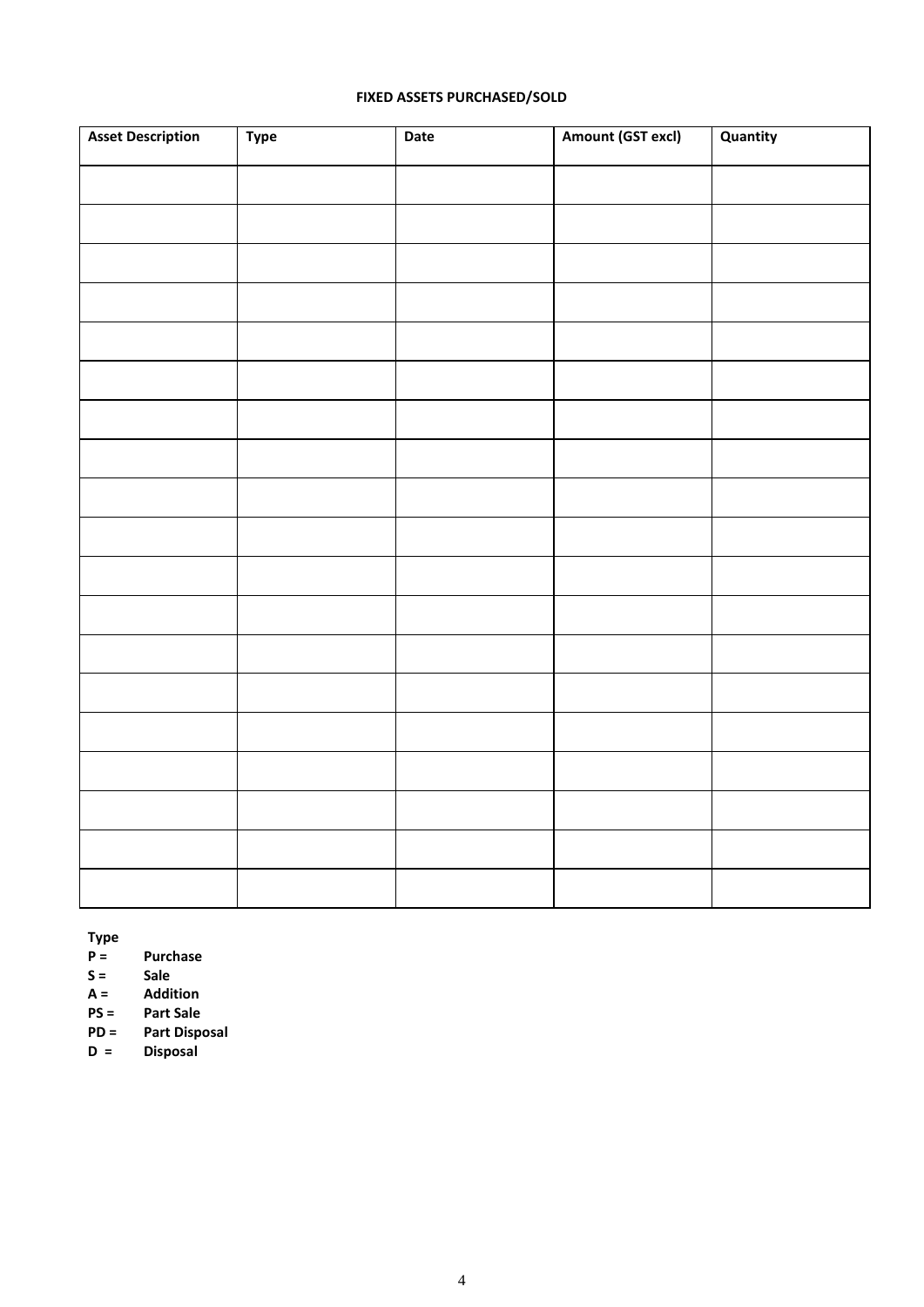## **ACCOUNTS RECEIVABLE**

| <b>Details</b> | Amount (GST excl)               | <b>GST</b>                          | Amount (GST incl)                    |
|----------------|---------------------------------|-------------------------------------|--------------------------------------|
|                |                                 |                                     |                                      |
|                |                                 |                                     |                                      |
|                |                                 |                                     |                                      |
|                |                                 |                                     |                                      |
|                |                                 |                                     |                                      |
|                |                                 |                                     |                                      |
|                |                                 |                                     |                                      |
|                |                                 |                                     |                                      |
|                |                                 |                                     |                                      |
|                |                                 |                                     |                                      |
|                |                                 |                                     |                                      |
|                |                                 |                                     |                                      |
|                |                                 |                                     |                                      |
|                |                                 |                                     |                                      |
|                |                                 |                                     |                                      |
|                |                                 |                                     |                                      |
|                |                                 |                                     |                                      |
|                |                                 |                                     |                                      |
| <b>TOTALS</b>  | $\overline{\boldsymbol{\zeta}}$ | $\overline{\boldsymbol{\varsigma}}$ | $\overline{\boldsymbol{\mathsf{s}}}$ |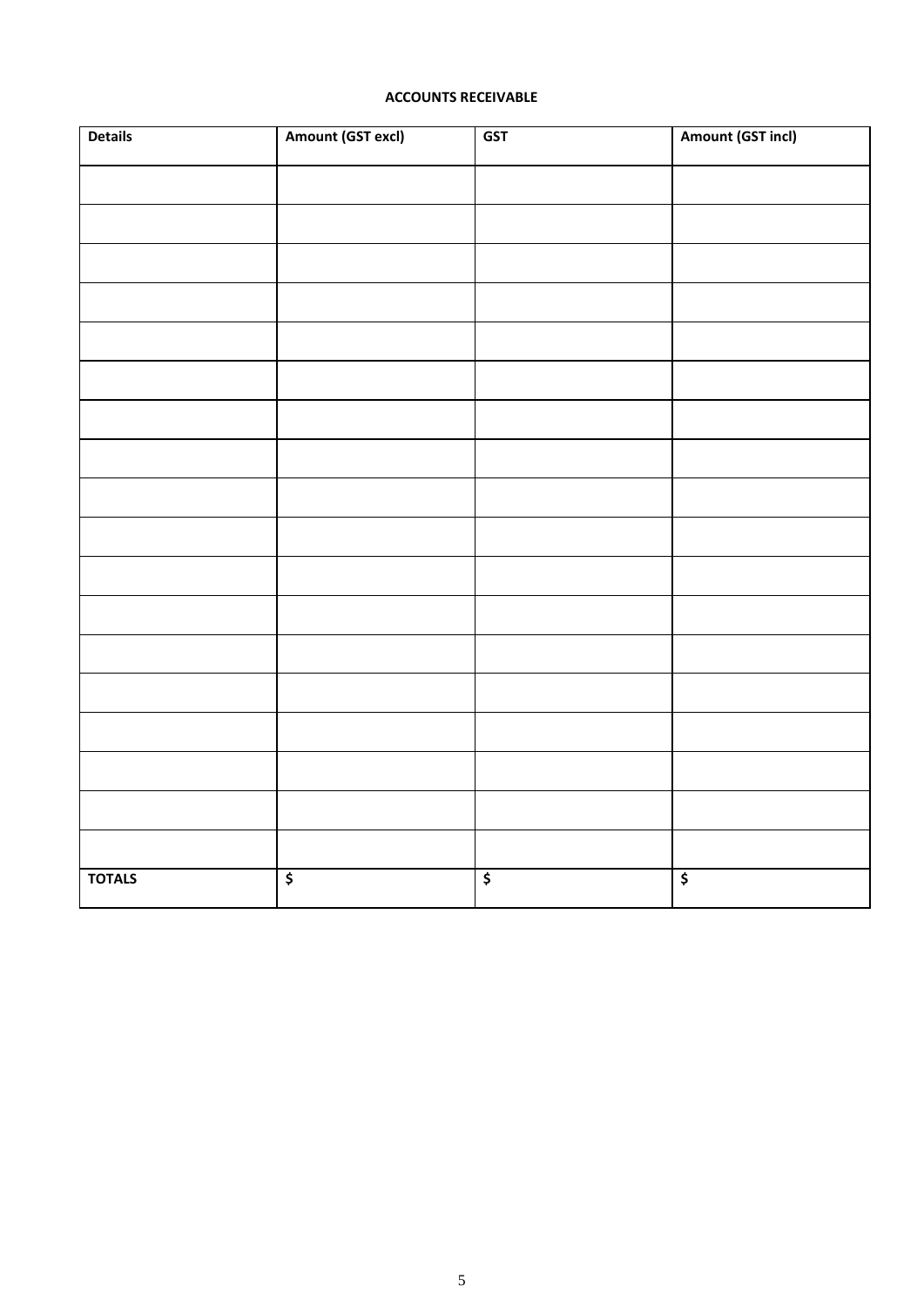## **ACCOUNTS PAYABLE**

| <b>Details</b> | Amount (GST excl)               | <b>GST</b>                          | Amount (GST incl)                    |
|----------------|---------------------------------|-------------------------------------|--------------------------------------|
|                |                                 |                                     |                                      |
|                |                                 |                                     |                                      |
|                |                                 |                                     |                                      |
|                |                                 |                                     |                                      |
|                |                                 |                                     |                                      |
|                |                                 |                                     |                                      |
|                |                                 |                                     |                                      |
|                |                                 |                                     |                                      |
|                |                                 |                                     |                                      |
|                |                                 |                                     |                                      |
|                |                                 |                                     |                                      |
|                |                                 |                                     |                                      |
|                |                                 |                                     |                                      |
|                |                                 |                                     |                                      |
|                |                                 |                                     |                                      |
|                |                                 |                                     |                                      |
|                |                                 |                                     |                                      |
|                |                                 |                                     |                                      |
| <b>TOTALS</b>  | $\overline{\boldsymbol{\zeta}}$ | $\overline{\boldsymbol{\varsigma}}$ | $\overline{\boldsymbol{\mathsf{s}}}$ |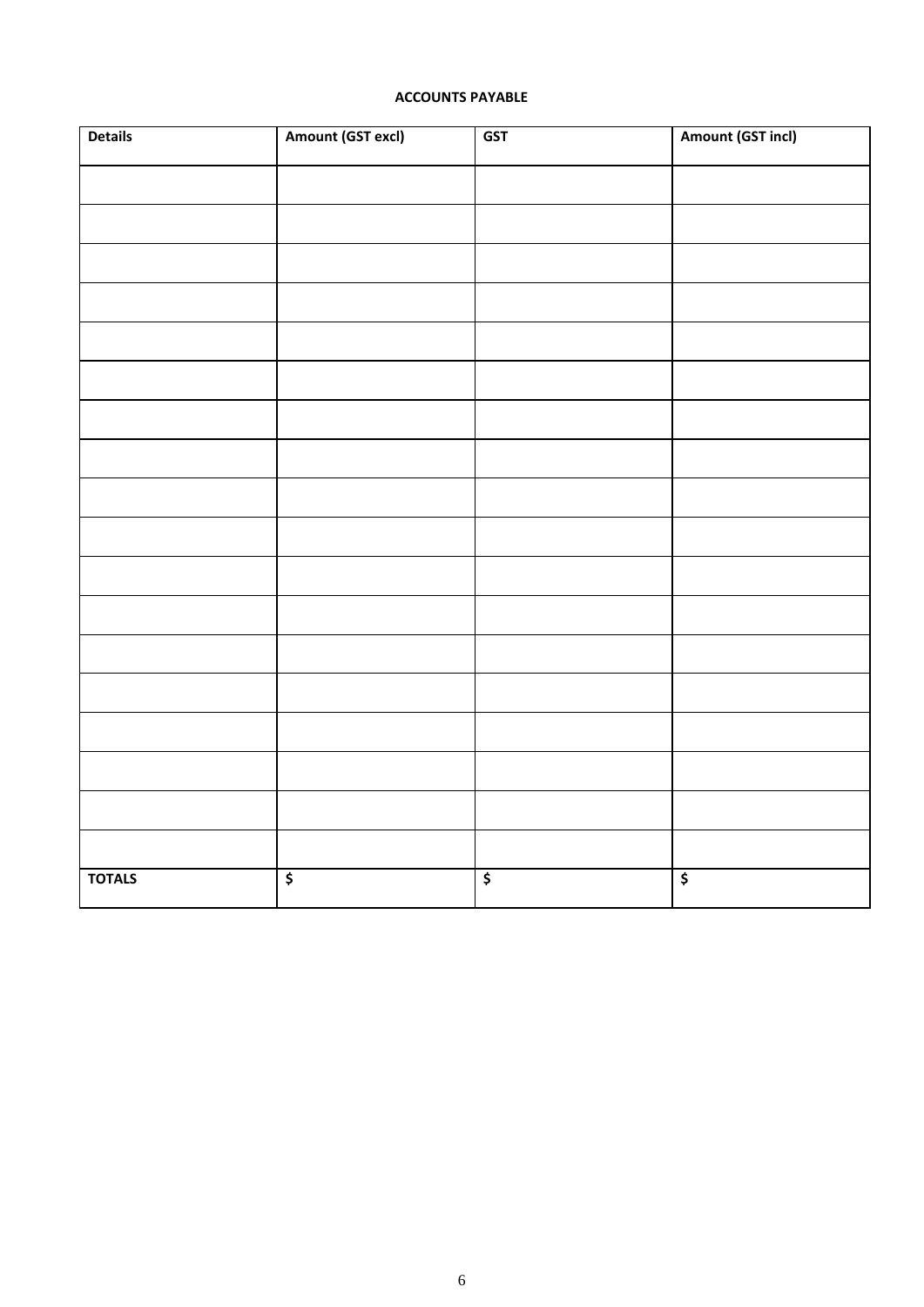

| Balance Date: |
|---------------|
|               |

# **LIVESTOCK ON HAND**

Total Area of the Farm ................................... Hectares Effective Farm Area ...................................Hectares

#### **AT BALANCE DATE**

| <b>SHEEP</b>                        |        | <b>CATTLE</b>                       |        |
|-------------------------------------|--------|-------------------------------------|--------|
| On Hand                             | Number | On Hand                             | Number |
| Ewes                                |        | Heifers                             |        |
| Lambs<br>- Bought in                |        | Calves<br>- Bought in               |        |
| - Home Bred                         |        | - Home Bred                         |        |
| - Bought in<br><b>Ewe Hoggets</b>   |        | - Bought in<br>R <sub>1</sub> yr    |        |
| - Home Bred                         |        | - Home Bred                         |        |
| 2 th Ewes                           |        | R <sub>2</sub> yr                   |        |
| 3 & 4 th Ewes                       |        | M A Cows                            |        |
| 5 th & older Ewes                   |        |                                     |        |
|                                     |        | <b>Steers</b>                       |        |
| Wethers                             |        | Calves<br>- Bought in               |        |
| Lambs<br>- Bought in                |        | - Home Bred                         |        |
| - Home Bred                         |        | - Bought in<br>R <sub>1</sub> yr    |        |
| - Bought in<br>Wether Hoggets       |        | - Home Bred                         |        |
| - Home Bred                         |        | R <sub>2</sub> yr                   |        |
| M A Wethers                         |        | R 3 yr & older                      |        |
|                                     |        |                                     |        |
| Rams                                |        | <b>Bulls</b>                        |        |
| Lambs<br>- Bought in                |        | Calves<br>- Bought in               |        |
| - Home Bred                         |        | - Home Bred                         |        |
| - Bought in<br>Ram Hoggets          |        | - Bought in<br>R <sub>1</sub> yr    |        |
| - Home Bred                         |        | - Home Bred                         |        |
| M A Rams                            |        | R <sub>2</sub> yr                   |        |
| <b>Breeding Rams</b>                |        | M A Bulls                           |        |
|                                     |        | <b>Breeding Bulls</b>               |        |
| High Priced (please list over page) |        |                                     |        |
|                                     |        | High Priced (please list over page) |        |
|                                     |        |                                     |        |
| <b>TOTAL SHEEP</b>                  |        | <b>TOTAL CATTLE</b>                 |        |
|                                     |        |                                     |        |
| Lambs Born                          |        | Calves Born                         |        |
| <b>Ewes to Rams</b>                 |        | Cows to Bull                        |        |
| Deaths & Missing                    |        | Deaths & Missing                    |        |
| Killed                              |        | Killed                              |        |